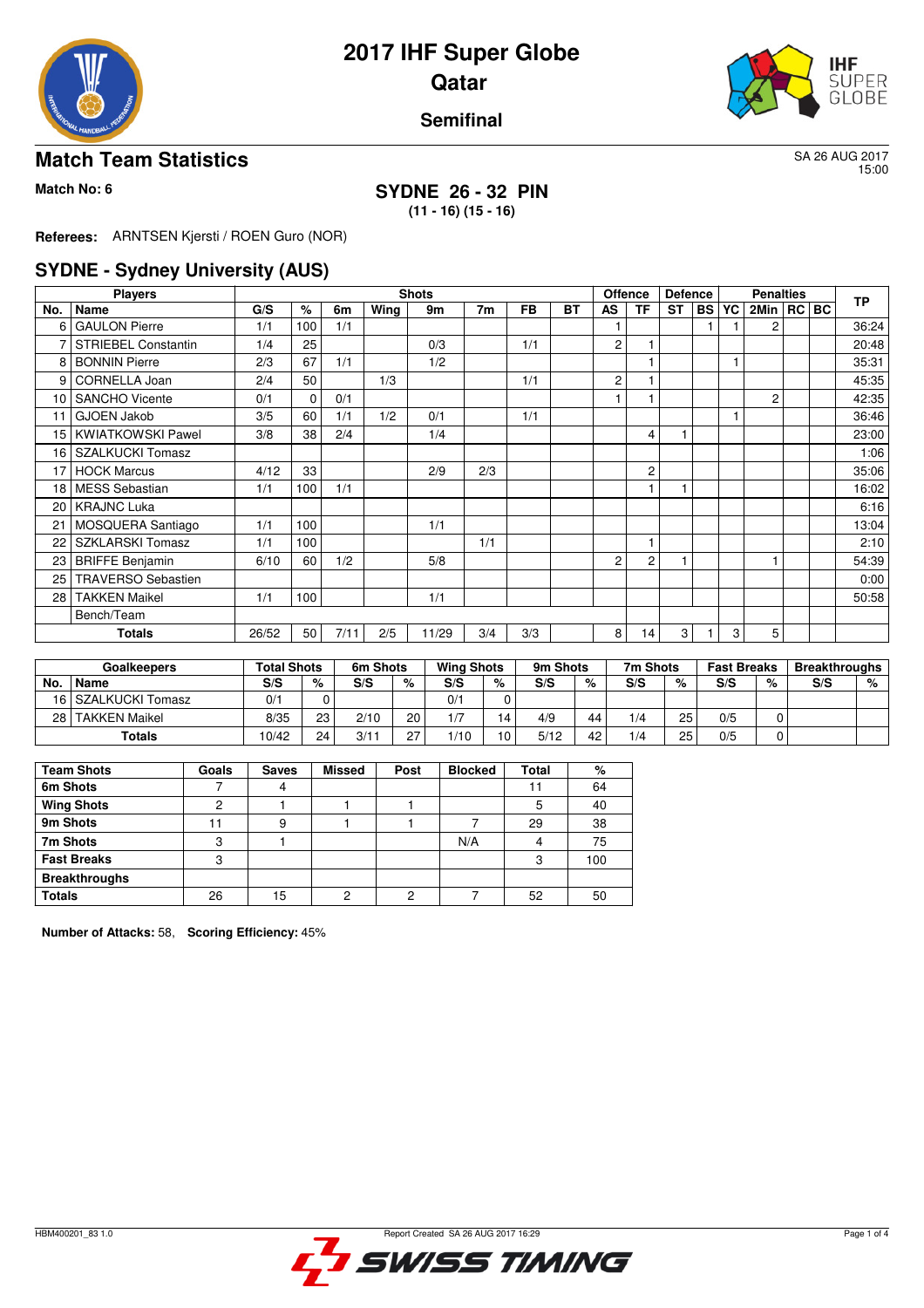

#### **Semifinal**

### **Match Team Statistics** SA 26 AUG 2017

15:00

#### **Match No: 6 SYDNE 26 - 32 PIN (11 - 16) (15 - 16)**

**Referees:** ARNTSEN Kjersti / ROEN Guro (NOR)

## **AUS - Sydney University (AUS)**

| <b>Players</b>              |                                       |                       |                                 |                                   | <b>Shots Distribution</b> |                                          |                  |                            |                                   |                                   |
|-----------------------------|---------------------------------------|-----------------------|---------------------------------|-----------------------------------|---------------------------|------------------------------------------|------------------|----------------------------|-----------------------------------|-----------------------------------|
| Goals / Shots<br>6 GAULON P | 7 STRIEBEL C                          |                       | 8 BONNIN P                      |                                   | 9 CORNELLA J              | 10 SANCHO V                              | 11 GJOEN J       |                            |                                   | <b>15 KWIATKOWSKI P</b>           |
|                             | 1/2                                   | 0/1                   | 1/1                             |                                   |                           |                                          | $\overline{1/1}$ | 0/1                        |                                   | $\overline{1}/\overline{2}$       |
|                             | $1/1$ $\blacksquare$                  |                       |                                 |                                   |                           | $\blacksquare$ $\blacksquare$ 0/1<br>. . | . .              | $1/2$ $\blacksquare$ $1/1$ |                                   | 0/1<br>0/1                        |
|                             | 9 H                                   | $0/1$ $\blacksquare$  | 1/1                             | $\blacksquare$ $\blacksquare$ 1/1 | $1/1$ $\blacksquare$      |                                          |                  | $1/1 = 1/1$                |                                   |                                   |
|                             |                                       |                       | 1-Missed                        | 1-Missed 1-Post                   |                           |                                          |                  |                            |                                   | 2-Blocked                         |
| <b>16 SZALKUCKI T</b>       | 17 HOCK M                             |                       | 18 MESS S                       |                                   | 20 KRAJNC L               | 21 MOSQUERA S                            |                  | 22 SZKLARSKI T             | 23 BRIFFE B                       |                                   |
|                             | $\overline{1/2}$                      | 1/1                   |                                 |                                   |                           | $\sqrt{1/1}$                             |                  |                            |                                   |                                   |
|                             | $\blacksquare$ 1/2                    | $0/1$                 |                                 |                                   |                           | . .                                      | י ב              | . .                        | $\blacksquare$ $\blacksquare$ 0/1 | 0/1                               |
|                             | M 19                                  | $1/1$ $\blacksquare$  |                                 | $1/1$ $\blacksquare$              |                           | . .<br>xи                                | ı ı<br>. .       | $1/1$ $\blacksquare$ 2/3   |                                   | 2/2<br>2/2                        |
|                             | $\overline{1}/\overline{1}$<br><br>xи |                       |                                 |                                   |                           |                                          |                  |                            |                                   |                                   |
| Team<br>Goals / Shots       |                                       |                       | <b>Offence</b>                  |                                   |                           |                                          | <b>Defence</b>   |                            |                                   | Goalkeepers<br>Saves / Shots      |
| 4/6<br>3/5                  | 1/2                                   |                       | 1/2<br>$\overline{\phantom{0}}$ | 0/0<br>$\sqrt{5/9}$               | 0/0                       | 1/1/                                     | 5/7              |                            | 1/3                               | $\overline{2}/\overline{4}$<br>1/ |
| 2/5<br>0/2                  | 2/5                                   |                       | 2/4                             |                                   | <b>Breakthroughs</b>      |                                          | 4/5              |                            | 3/10                              | 1/1<br>1/                         |
| 3/3<br>$\blacksquare$ 4/5   | 7/8<br>×                              |                       |                                 |                                   |                           |                                          |                  |                            | 0/6<br>u.                         | 1/2<br>0/                         |
| 2-Missed<br>2-Post          | 7-Blocked                             | 3/4<br>7 <sub>m</sub> | 13/4,                           | 4/15                              |                           | 4/11                                     | 2/4<br>3/4       | 7 <sub>m</sub>             |                                   | 16 SZALKLICKLT                    |



| 1/3  | 2/4 | 1/4 |
|------|-----|-----|
| 3/10 | 1/1 | 1/6 |
| 0/6  | 1/2 | 0/6 |

| 16 SZALKUCKI T |  |
|----------------|--|
|                |  |
|                |  |
| 0/1            |  |

| 28 TAKKEN M |     |     |  |  |  |  |  |  |  |
|-------------|-----|-----|--|--|--|--|--|--|--|
| 1/3         | 2/4 | 1/3 |  |  |  |  |  |  |  |
| 1/6         | 1/1 | 1/6 |  |  |  |  |  |  |  |
| 0/5         | 1/2 | 0/5 |  |  |  |  |  |  |  |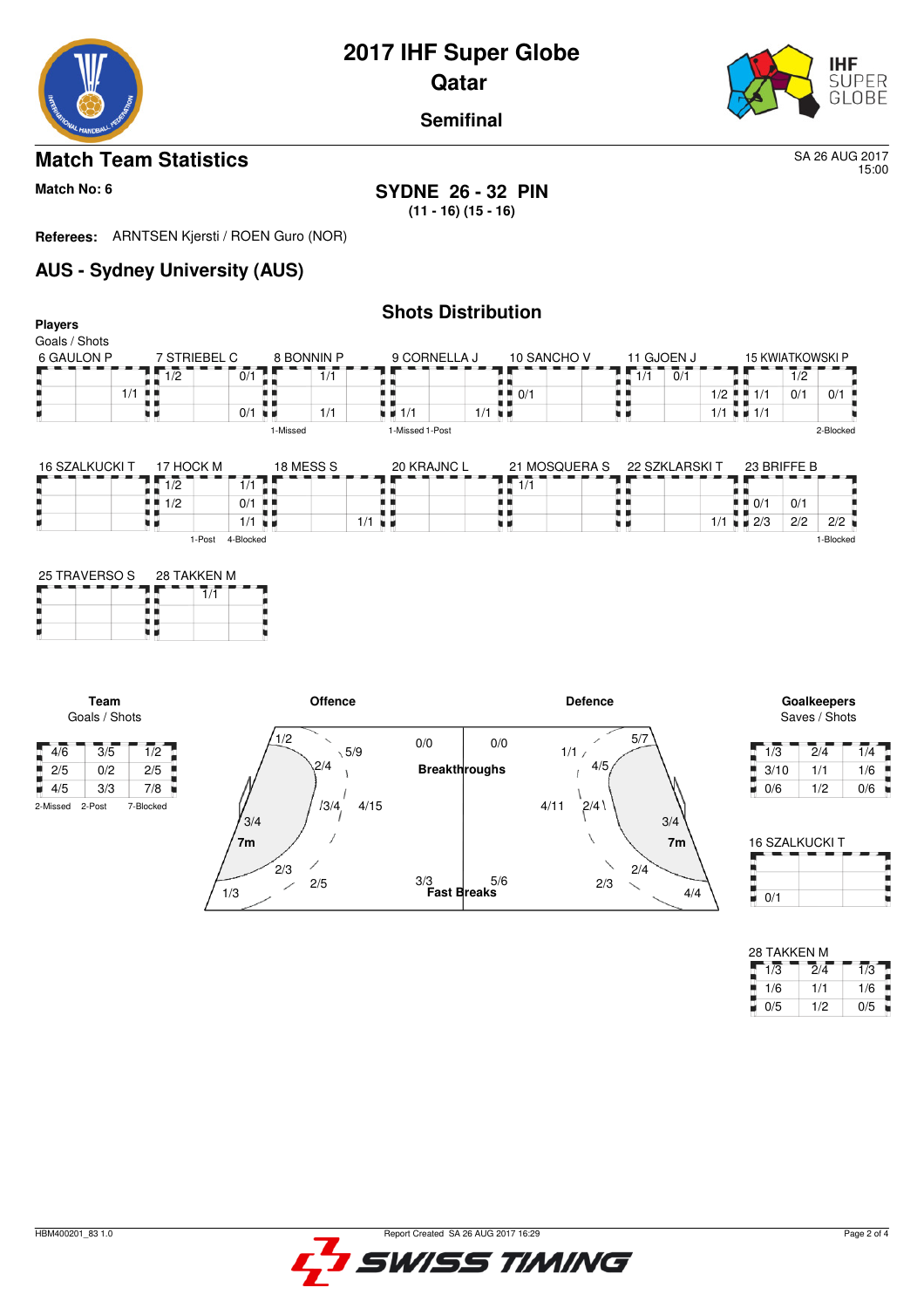



#### **Semifinal**

#### **Match Team Statistics** SA 26 AUG 2017

15:00

#### **Match No: 6 SYDNE 26 - 32 PIN (11 - 16) (15 - 16)**

**Referees:** ARNTSEN Kjersti / ROEN Guro (NOR)

#### **PIN - EC Pinheiros (BRA)**

|                 | <b>Players</b>                  |       | <b>Shots</b><br><b>Offence</b> |      |      |      |                |           |           |    |           |           | <b>Defence</b> | <b>Penalties</b> |                |  |  | <b>TP</b> |
|-----------------|---------------------------------|-------|--------------------------------|------|------|------|----------------|-----------|-----------|----|-----------|-----------|----------------|------------------|----------------|--|--|-----------|
| No.             | Name                            | G/S   | %                              | 6m   | Wing | 9m   | 7 <sub>m</sub> | <b>FB</b> | <b>BT</b> | AS | <b>TF</b> | <b>ST</b> | <b>BS</b>      | YC               | 2Min   RC   BC |  |  |           |
|                 | SOUTO CUETO Julian              | 9/13  | 69                             | 4/4  |      | 4/8  |                | 1/1       |           | 2  |           |           |                |                  |                |  |  | 56:37     |
| 5               | LEONEL COSTA da SILVA Guilherme |       |                                |      |      |      |                |           |           |    |           |           |                |                  |                |  |  | 0:00      |
| 8               | FLOSI ALEXANDRE PEAO Arthur     | 2/3   | 67                             |      | 2/3  |      |                |           |           |    |           |           |                |                  |                |  |  | 30:00     |
| 9               | SILVEIRA Leonardo               | 2/4   | 50                             | 1/2  |      | 1/2  |                |           |           |    |           |           |                |                  |                |  |  | 17:50     |
| 10 <sup>1</sup> | dos SANTOS MEDEIROS Vitor       | 5/7   | 71                             | 0/1  | 3/4  |      |                | 2/2       |           |    |           | 3         |                |                  |                |  |  | 39:12     |
| 11              | <b>BAPTISTA Caue</b>            | 1/1   | 100                            |      | 1/1  |      |                |           |           |    |           |           |                |                  |                |  |  | 13:24     |
| 13              | <b>KENT HUBNER Diogo</b>        | 1/2   | 50                             | 1/1  |      |      | 0/1            |           |           | 3  | 3         |           |                |                  |                |  |  | 29:16     |
| 16              | dos SANTOS Marcos Paulo         |       |                                |      |      |      |                |           |           |    |           |           |                |                  |                |  |  | 49:52     |
| 17              | <b>HACKBARTH Rudolph</b>        | 9/11  | 82                             | 1/2  | 3/3  |      | 3/3            | 2/3       |           |    |           |           |                |                  |                |  |  | 47:33     |
| 19              | MARTINIANO AZEVEDO Jose         |       |                                |      |      |      |                |           |           |    |           |           |                |                  |                |  |  | 2:12      |
| 20              | VILHENA de TOLEDO ANDRADE Breno |       |                                |      |      |      |                |           |           |    |           |           |                |                  |                |  |  | 2:23      |
| 21              | BALDERAMA MACEDO Pedro          |       |                                |      |      |      |                |           |           |    |           |           |                |                  |                |  |  | 2:48      |
| 23              | <b>BENITES QUOST Rodrigo</b>    | 1/2   | 50                             | 1/2  |      |      |                |           |           |    | 5         |           | 4              |                  |                |  |  | 52:00     |
| 25              | <b>BRAZ Felipe Roberto</b>      | 0/1   | $\Omega$                       | 0/1  |      |      |                |           |           |    |           |           | $\overline{c}$ |                  |                |  |  | 32:22     |
| 28              | da SILVA Matheus Francisco      |       |                                |      |      |      |                |           |           |    |           |           |                |                  |                |  |  | 0:00      |
| 33              | M. PACHECO FILHO Fernando Jose  | 2/5   | 40                             |      |      | 2/5  |                |           |           | 7  |           |           | 1              |                  |                |  |  | 44:31     |
|                 | Bench/Team                      |       |                                |      |      |      |                |           |           |    |           |           |                |                  |                |  |  |           |
|                 | Totals                          | 32/49 | 65                             | 8/13 | 9/11 | 7/15 | 3/4            | 5/6       |           | 14 | 12        | 3         |                | 4                | 5              |  |  |           |

|     | <b>Goalkeepers</b>         |       | Total Shots |     | 6m Shots | <b>Wing Shots</b> |    | 9m Shots |    | 7m Shots |    | <b>Fast Breaks</b> |   | <b>Breakthroughs</b> |   |
|-----|----------------------------|-------|-------------|-----|----------|-------------------|----|----------|----|----------|----|--------------------|---|----------------------|---|
| No. | <b>Name</b>                | S/S   | %           | S/S | %        | S/S               | %  | S/S      | %  | S/S      | %  | S/S                | % | S/S                  | % |
|     | 16 dos SANTOS Marcos Paulo | 13/35 | 27          | 3/9 | 33       | 0/2               |    | 9/18     | 50 | 1/4      | 25 | 0/2                |   |                      |   |
| つ1  | I BALDERAMA MACEDO Pedro   | 1/4   | 25          | 1/2 | 50       |                   |    | 0/2      | 0  |          |    |                    |   |                      |   |
|     | Totals                     | 15/4  | 27          | 4/1 | 36       | 1/3               | 33 | 9/20     | 45 | 1/4      | 25 | 0/3                |   |                      |   |

| <b>Team Shots</b>    | Goals | <b>Saves</b> | <b>Missed</b> | Post | <b>Blocked</b> | Total | %  |
|----------------------|-------|--------------|---------------|------|----------------|-------|----|
| 6m Shots             |       |              |               |      |                | 13    | 62 |
| <b>Wing Shots</b>    | 9     |              |               |      |                |       | 82 |
| 9m Shots             |       |              |               |      |                | 15    | 47 |
| 7m Shots             | ◠     |              |               |      | N/A            |       | 75 |
| <b>Fast Breaks</b>   | 5     |              |               |      |                | 6     | 83 |
| <b>Breakthroughs</b> |       |              |               |      |                |       |    |
| <b>Totals</b>        | 32    | 10           | റ             | ≏    |                | 49    | 65 |

**Number of Attacks:** 57, **Scoring Efficiency:** 56%